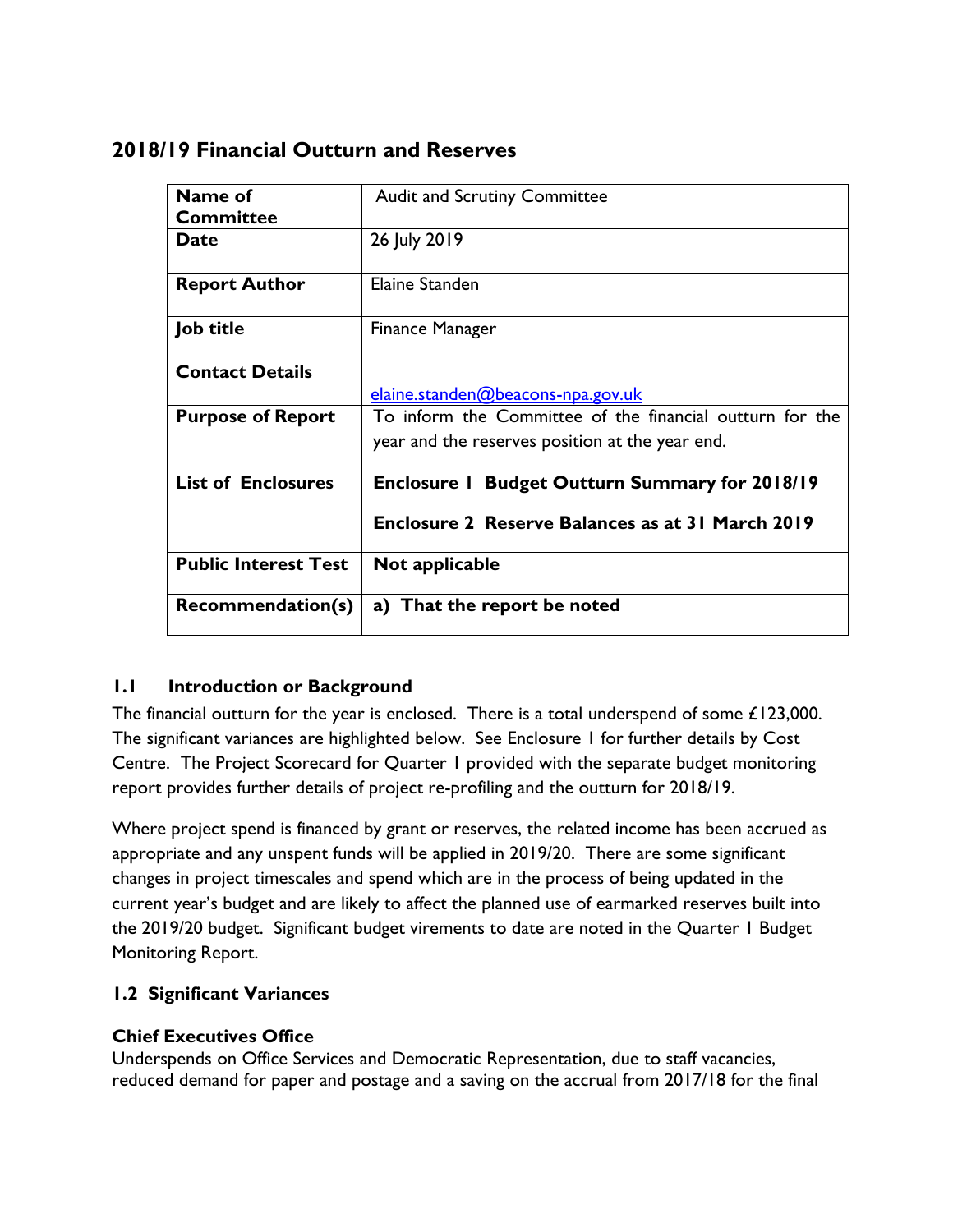settlement from HMRC in respect of outstanding Employer's National Insurance liabilities on expenses.

#### **Countryside and Community Core Services**

Public Engagement staff costs were lower than estimated and income generated from Education fees was higher, producing a net underspend of close to  $£44,000$ . These underspends have helped to offset overspends across the Visitor Services budgets, principally arising from the overspend of £21,000 at the National Park Visitor Centre, impacted by lower than expected income from the catering franchisee, and an over-spend of  $£12,000$  caused by one-off termination costs from the closure of the Llandovery Information Centre.

## **Projects**

A substantial underspend in Sustainable Development Fund Grants (£67,000) was due to delays in the receipt of claims and in project approvals by other funders. The committed but unspent grants have been reserved. Green Growth spending of £50,000 planned was re-profiled to 2019 onwards pending development of the project. The completion of the new partnership Destination Website for the Park was delayed until early 2019/20. Transfers to earmarked reserves balance these underspends at Authority level. An accounting surplus on the Black Mountains Land Use Partnership, arising from the methodology used to calculate some administrative costs has been set aside in an earmarked reserve to provide for project financial risks.

#### **Planning and Development Control**

A total underspend of some £21,000 was generated in the department, of which some £9,000 related to a delay in planned expenditure on digitising planning records. This project will be completed in 2019/20. The remaining underspend largely arose from reduced costs in Enforcement.

## **Capital**

The total capital expenditure for the year and related financing is summarised below.

|                                                                                     | 2018/19<br>Actual*<br>£000 | 2018/19<br>Actual*<br>£000 |
|-------------------------------------------------------------------------------------|----------------------------|----------------------------|
|                                                                                     |                            |                            |
|                                                                                     |                            |                            |
| Gunpowder Works conservation and interpretation<br>project year 3 (capital element) | 399                        |                            |
| Micro Hydro Scheme                                                                  | 17                         |                            |
| Access and Rights of Way improvement projects                                       | 28                         |                            |
| Peatland Habitat restoration projects                                               | 67                         |                            |
| Robotic Flail for remote access vegetation management                               | 56                         |                            |